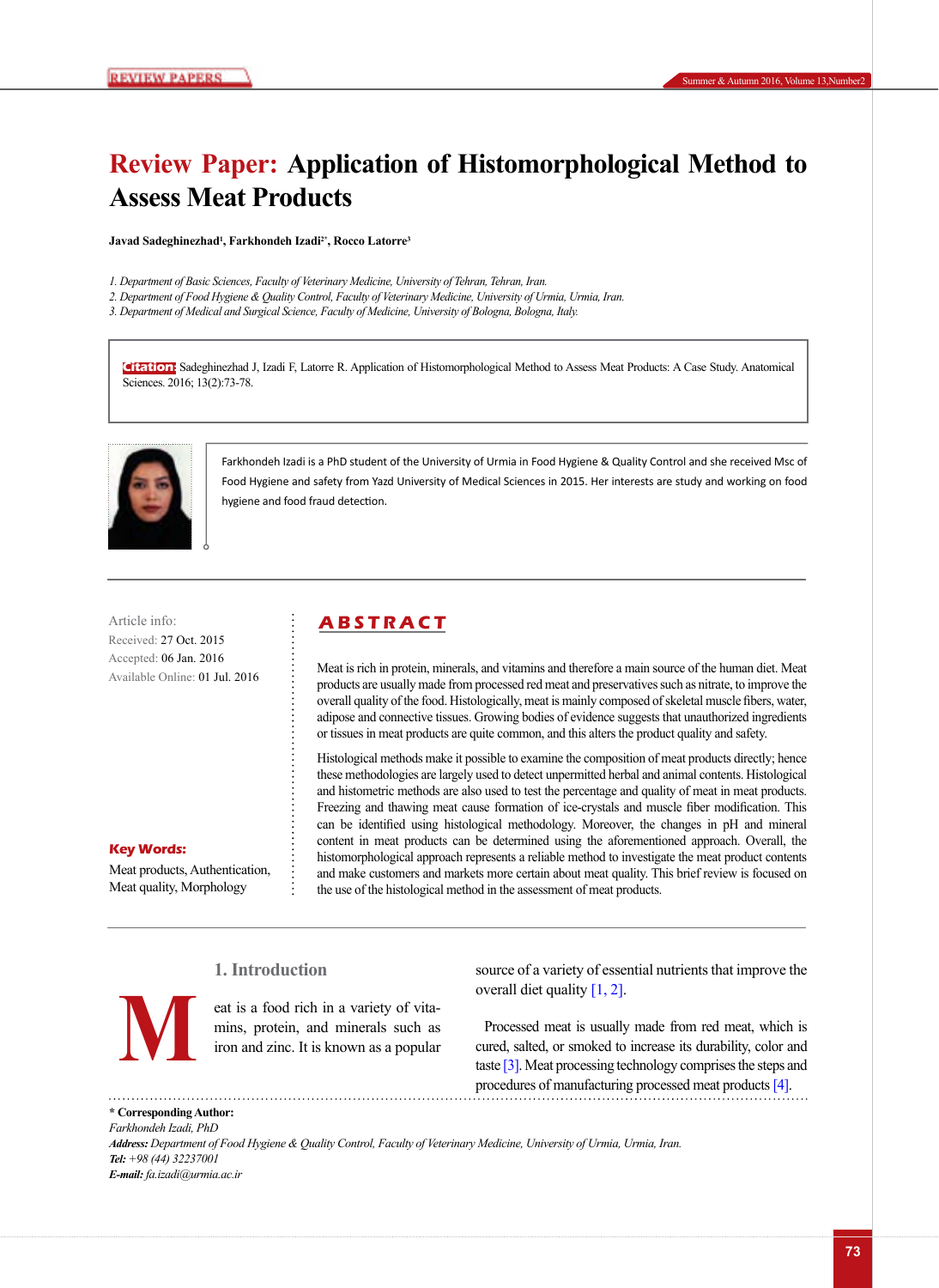Histology is the study of the microscopic structure of tissues. Tissue is a group of similar, identical, or dissimilar cells, and their extracellular products, performing a specific function [\[5\]](#page-4-2). From a histological aspect, meat is composed of skeletal muscle fibers, adipose tissue, connective tissues and other components. Histological study provides the possibility of detecting tissues in meat products directly  $[6]$ . In this study, the various histological methods used to assess the quality of processed meat will be discussed based on the available data.

# **2. Histological Method**

### **Detection of unauthorized tissues**

The use of unauthorized animal tissue in meat products is possible due to the economic value of meat itself. Producing meat products with ingredients which are not consistent with the label is considered fraud [\[7\]](#page-4-4). Authentication problems in meat products could include replacing meat with other meat species and tissues, vegetable proteins, organic compounds, and also substitute vegetable fats with animal fats [\[7\].](#page-4-4)

The unauthorized animal and plant tissues can be identified by their histological structure [\[8\]](#page-4-5). Histological methods could provide fraudulent and quality control of meat products for the government [\[9\]](#page-4-6). The histological methods can also be applied to identify non-meat proteins such as plant proteins (wheat, soya, and flour) [\[9\]](#page-4-6). The various types of tissues detected in meat products by the histological method are summarized in [Table 1](#page-2-0).

Latorre et al. [\[10\]](#page-4-7) applied haematoxylin and eosin (H&E) to detect the meat content in processed meat products (Kabab loghmeh, sausage, handmade hamburger, and Kabab Koobideh). The histological evaluation of meat products markedly showed that the formulation used to prepare these products does not respect the standard and hygiene food regulation. The unpermitted tissues identified in this study included soya, cartilage, gizzard, ovary, lymph node, and glandular tissues. Another histological examination was carried out on 8 different hamburger  $[11]$  and hotdog  $[12]$  brands in the United States of America. In these products, hematoxylin-eosin staining showed the presence of bone, collagen, blood vessels, peripheral nerves, adipose, cartilage, and skin tissues as well as plant materials.

Jahed-Khaniki and Rokni [\[13\]](#page-4-10) showed a 10% presence of the following unpermitted tissues: chicken gizzard, mammary glands, lungs, head soft tissues, and cattle visceral organs in prepared sausage, using Masson's trichrome (MT) histological staining. Sadeghinezhad et al.  $[14]$  verified the efficacy of MT and toluidine blue staining for detecting animal and herbal additive tissues in minced meat besides the common H&E staining. Jahed-Khaniki and Rokni [\[15\]](#page-4-12) showed fine details of soya histology, i.e. palisade, extrudate tissue, and cotyledon cells in 80 samples of frozen raw hamburger using H&E staining. Izadi et al. [\[16\]](#page-4-13) detected residuals of visceral organs in 20 samples of trade frozen minced meat using a histological approach.

In a study of 60 heated sausage samples from 10 different factories in Iran, researchers revealed the presence of salivary gland tissue and nuchal ligament using histology. This shows that meat from the head region of the slaughtered animals was used [\[17\].](#page-4-14) Histological analysis was also used by Botka-Petrak et al. [18] in the evaluation of mechanically deboned poultry used in food products. In this study Botka-Petrak recognized adipose, skin, cartilage, bone, muscular, and lymphatic tissues. In another study, also using a histological approach, animal tissues such as nerves, blood vessels, adipose tissue, mucosa of upper digestive tract, cartilage and glandular tissue were found in "tortellini" (filled pasta) from Italian commercial brands [\[19\].](#page-4-15)

Sadeghi et al. [\[20\]](#page-4-16) examined 720 samples of sausages and revealed unauthorized tissues, including adipose tissue (30.8%), heart muscles (19.2%), cartilage and bone (96.2%), immature bone (57.6%), spleen, aorta, esophagus, salivary glands, alimentary glands, lymphatic node, hair, lung and tongue tissues (3.8%), breast, skin and nerve tissues (7.7%), connective tissue and smooth muscles (27%), and blood vessels (46.1%). In addition, herbal tissue was recognized in 100% of the examined samples. Moreover, this research showed that even though skeletal muscle is one of three components of meat products, it did not exist in 3.8% of the samples.

To compare histological method and chemical analysis, as the most usable techniques in detecting unauthorized tissues in meat products, Abbasy-Fasarani et al. [\[21\]](#page-4-17) examined 44 industrial hamburgers containing 30% and 60% meat. The histological method (H&E staining) detected unauthorized tissues in hamburgers, including chicken skin, chicken gizzard, hyaline cartilage, lymph nodes, bone and breast tissues in meat samples, whereas the chemical analysis (collagen and hydroxyproline determination) did not confirm any. This finding agreed with the observations made by Fekri et al. [\[22\]](#page-5-0) in samples of heated sausages with 40%, 55%, and 70% meat content.

The immunohistochemical method (IHC) has been mostly used to detect the central nervous tissue (CNT)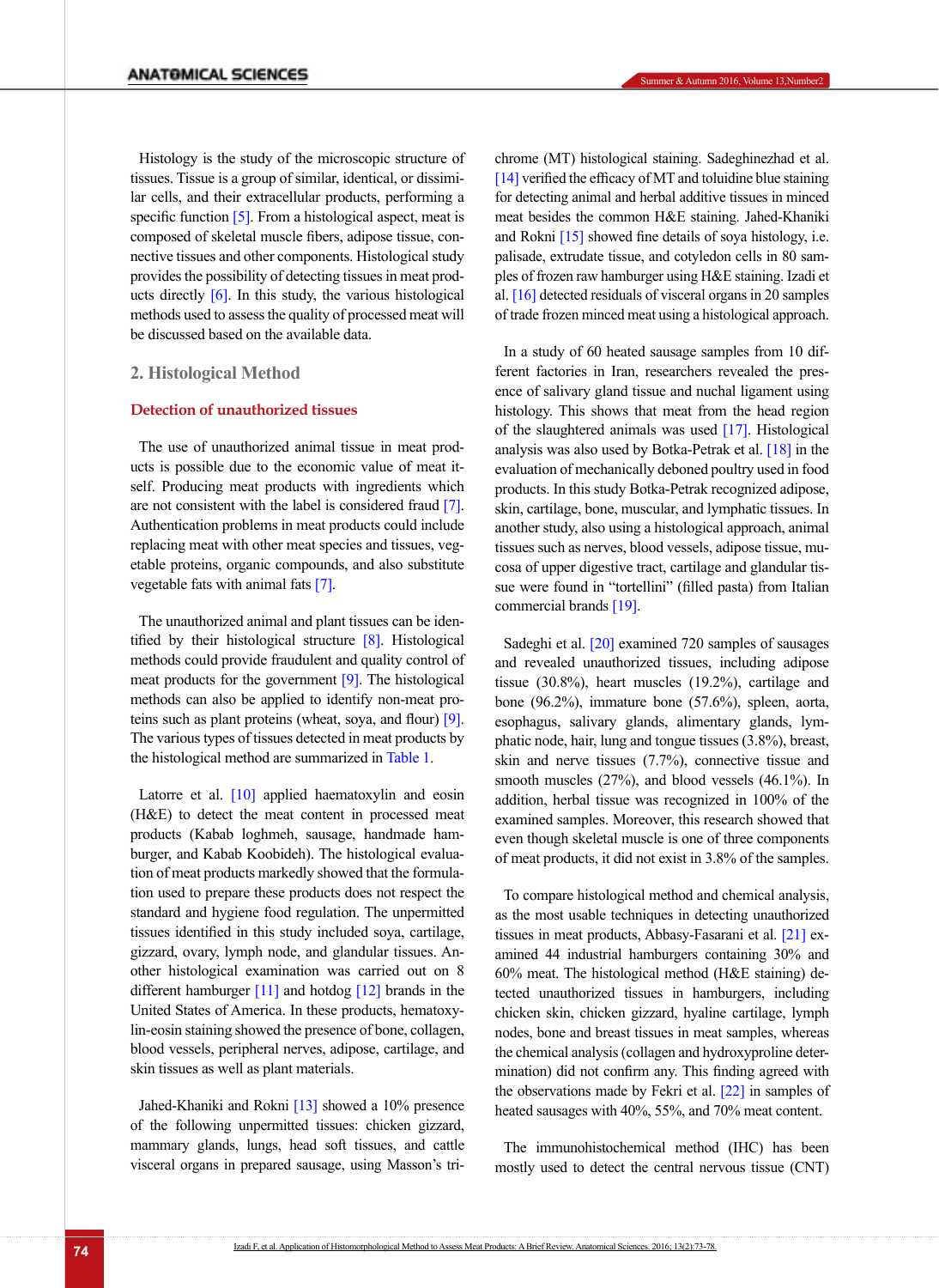| O<br><b>Product</b><br><b>Name</b>      | <b>Unauthorized Tissues</b>                                                                                                                                                                                                                                                                                                                                                                                                                                                            | <b>Reference</b>                 |
|-----------------------------------------|----------------------------------------------------------------------------------------------------------------------------------------------------------------------------------------------------------------------------------------------------------------------------------------------------------------------------------------------------------------------------------------------------------------------------------------------------------------------------------------|----------------------------------|
| Minced meat                             | Chicken gizzard, soya, visceral organs, chicken skin,<br>adipose                                                                                                                                                                                                                                                                                                                                                                                                                       | [14, 16, 26]                     |
| Sausage                                 | Soya, cartilage, ovary, lymph node, glandular, chicken giz-<br>zard, mammary glands, lungs, head soft tissues, visceral<br>organs, salivary gland tissue, nuchal ligament, chicken<br>skin, hyaline cartilage, adipose, kidney, heart muscles,<br>bone, immature bone, spleen, aorta, esophagus, salivary<br>glands, alimentary glands, hair, tongue, breast, skin,<br>nerve, connective tissue, smooth muscles, blood vessel,<br>herbal tissues, brain tissue, central nervous tissue | [10, 13, 17, 20, 22, 23, 24, 25] |
| Hamburger                               | Gizzard, soya, cartilage, ovary, lymph node, glandular tis-<br>sues, collagen, blood vessels, peripheral nerve, adipose,<br>plant materials, chicken skin tissues, chicken gizzard,<br>hyaline cartilage, bone and breast tissues                                                                                                                                                                                                                                                      | [10, 11, 12, 15, 21]             |
| Kabab logh-<br>meh                      | Gizzard, soya, cartilage, ovary, lymph node and glandular<br>tissues                                                                                                                                                                                                                                                                                                                                                                                                                   | [10]                             |
| Kabab Koo-<br>bideh                     | Gizzard, soya, cartilage, ovary, lymph node and glandular<br>tissues                                                                                                                                                                                                                                                                                                                                                                                                                   | $[10]$                           |
| Deboned<br>meat of broil-<br>er chicken | Adipose, skin, cartilage, bone and lymphatic tissue                                                                                                                                                                                                                                                                                                                                                                                                                                    | [18]                             |
| Tortellini                              | Nerves, blood vessels, adipose tissue, mucosa of upper<br>digestive tract, cartilage and glandular tissue                                                                                                                                                                                                                                                                                                                                                                              | [19]<br>在时尚不断的现在分词 医产物吸虫         |

<span id="page-2-0"></span>**Table 1.** Summary of various unauthorized tissues in meat products detected by the histological method.

in heated meat products due to its high specificity [\[23\]](#page-5-1). Aside from the adulteration aspect, some animal tissues, like the brain and the spinal cord, can bear infective agents, transmissible to humans  $[24]$ . The neuron-specific enolase (NSE) immunoreaction was suggested as a reliable marker of CNT in meat products as a consequence of the extraordinary resistance of the enolase enzyme [25].

The immunohistochemical method using antibodies against NSE was able to detect the brain tissue in cooked sausages by adding different percentages of bovine brain (i.e. 0%, 7.4%, 33.3%); whereas the histological method was not able to detect it [25]. Additionally, Tersteeg et al. [\[23\]](#page-5-1) used 4 different antibodies i.e. anti-neurofilament (NF), anti-myelin basic protein (MBP), anti-glial fibrillary acidic protein (GFAP), and NSE to detect bovine (in 0%, 1%, 5%, 10%, and 20%) and porcine brain (5%) tissues in raw, pasteurized, and sterilized meat products. Overall, the anti-MBP was suggested as the most useful antibody for detecting brain tissue in heated meat products.

# **Estimating the percentage of meat and unauthorized tissues**

The histological method using image analysis has been used in different studies to estimate the percentage of meat and unauthorized tissue in meat products. There are some experimental studies that emphasized the accuracy of this method. The efficacy of the histological method for the quantitative determination of unauthorized animal and herbal content in minced meat has been evaluated by Sadeghinezhad and associates [\[14\]](#page-4-11).

In the mentioned study, the estimated percentages of prepared minced meat with 5%, 10%, 15%, and 20% soya and chicken gizzard showed that the content closely resembled those real percentages. Thus, the histological method is suggested as an acceptable method for the quantitative evaluation of meat products. Furthermore, similar results have been reported for chicken skin as an unpermitted content in minced meat. However, the histological method is not adequate in assessing the quantity of adipose tissue in minced meat, probably due to the fact that the fat is dissolved in xylene during the sample preparation process [\[26\]](#page-5-3).

Tremlova and Starha [\[27\]](#page-5-4) applied the histologic method to determine the size and the number of bone fragments in 26 samples of poultry meat products, including sausage, salami, and minced meat. In another study, the histological method was applied and compared with chemical analysis to identify bone fragments and de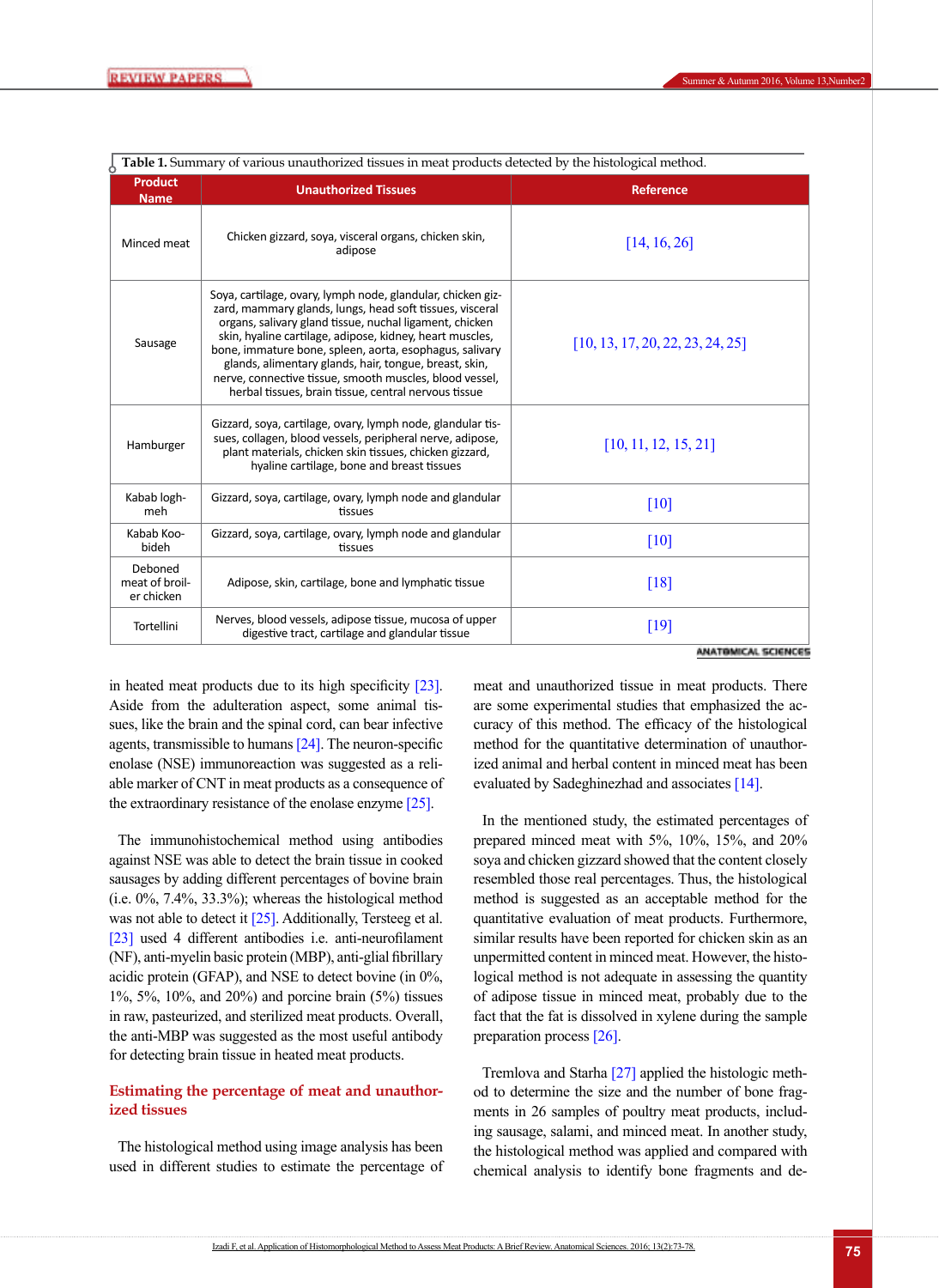termine the amounts of these fragments in 29 different poultry products [\[28\]](#page-5-5).

The percentages of herbal and animal content in meat products have been estimated. In this respect, the samples of muscle tissue with 0.5%, 1%, 2.5%, 5%, and 10% plant material were examined for the detection of additive tissues [\[29\]](#page-5-6). In addition, the immunohistochemical method was used to detect soya protein. The study by Pospiech et al. [30] proposed this method as a functional technique in detecting additive soya with different percentages (0.5%, 1%, 2.5%, 5%, and 10%).

Image analysis of histological sections was used to determine the percentage of skeletal muscle in 8 different brands of hamburgers [\[11\]](#page-4-8) and 8 different brands of hotdogs [\[12\]](#page-4-9) in the USA. The results showed a small percentage of skeletal muscle tissue in the mentioned meat products. The percentage of skeletal muscle in the 80 samples of tortellini was determined using histological study. Thus, it was concluded that using histology was an effective method to estimate the amount of skeletal muscle in meat products [\[19\]](#page-4-15).

#### **Detecting fresh and thawed meat**

The histological method mostly applied for detecting fresh and thawed meat by evaluating the ice crystal and muscle fiber modification. Zhu et al. [\[31\]](#page-5-7) examined ice crystal microstructures (size, formation, and location) in pork muscle tissues during pressure-shift freezing (PSE) using the histological method and compared them with air blaster freezing (ABF) and liquid immersion freezing (LIF). The results showed that the ice crystal size in the PSE-treated pork samples were smaller than the ABF and LIF samples.

In addition, the ice crystal modification in frozen stored bovine meat due to oscillating storage temperatures  $(-5^{\circ}C, -10^{\circ}C, -15^{\circ}C,$  and  $-20^{\circ}C)$  were analyzed by histological examination over a 5-month period to investigate the effect of recrystallization on frozen meat tissue [32]. In a similar study, the sections from frozen and unfrozen pork tissues in 3 freezing methods (high-pressure assisted freezing, air blaster freezing, and cryogenic fluid freezing) were stained with H&E. The results revealed that the high-pressure assisted freezing method caused the least structural destruction due to the small size of ice crystals formed during freezing [\[33\].](#page-5-8)

The histological changes in the thawed beef cut samples in  $-18$  to  $+10^{\circ}$ C at 50 Hz frequency and different voltage gradients (10, 20, or 30 V/cm) were compared with the conventional thawing method. The light microscopy of tissue sections showed the destruction of myofibrillar elements in both thawing methods, meanwhile the amount of structural changes in conventionally thawed samples, were observed to be much higher than the ohmic thawed samples [\[34\]](#page-5-9). Also, Anese et al. [\[35\] c](#page-5-10)arried out a histological study on 3 freezing methods in meat: radiofrequency (RF) to assist cryogenic freezing, cryogenic freezing, and air freezing. The results showed a larger number of smaller ice crystals at intracellular level in RF to assist cryogenic freezing. Also no significant difference was seen between structural changes in the unfrozen samples and RF to assist cryogenic freezing.

#### **Detecting meat structure**

The histological method has been used to determine the chemical changes like pH and mineral content of meat products by evaluating the structural features in muscle fibers. Sharedeh et al. [\[36\]](#page-5-11) examined histological modifications like the fiber cross-section area and the extracellular space in meat samples with different pH range. The histological modifications in fiber cross-section area and the extracellular space in meat samples with the pH range of 6.5, 5.4 or 4.3 and 0.9% or 2% NaCl content were evaluated. The image analysis showed an increase in extracellular space and a decrease in fiber cross-section area when pH decreased from 6.5 to 4.3.

The histological analysis in prepared sausage using sodium chloride (NaCl) and potassium lactate (K-lactate) showed effects on the meat structure. These structures were more sensitive in sheep meat than bovine and pork meat [\[37\]](#page-5-12). In another study; pale, soft, exudative (PSE) zones in normal ham samples were analyzed by histochemistry. Light microscopy of PSE zones in the meat showed disruption and disorganization of fiber alongside inter fiber spacing increment [38].

# **4. Discussion**

In some cases the meat production does not fulfill the standards and some producers use unauthorized methods in preparing these products. Thus, it is important to use accurate methods for the quantitative and qualitative analysis of the ingredients in meat products with regard to authentication problems in this field. Chemical and microbiological methods alone cannot control the quality of meat products. Based on histological features, the histological method can be applied to identify non-meat tissues and morphological changes in the meat structure. Thus this approach is a reliable tool to assess the quality of meat products.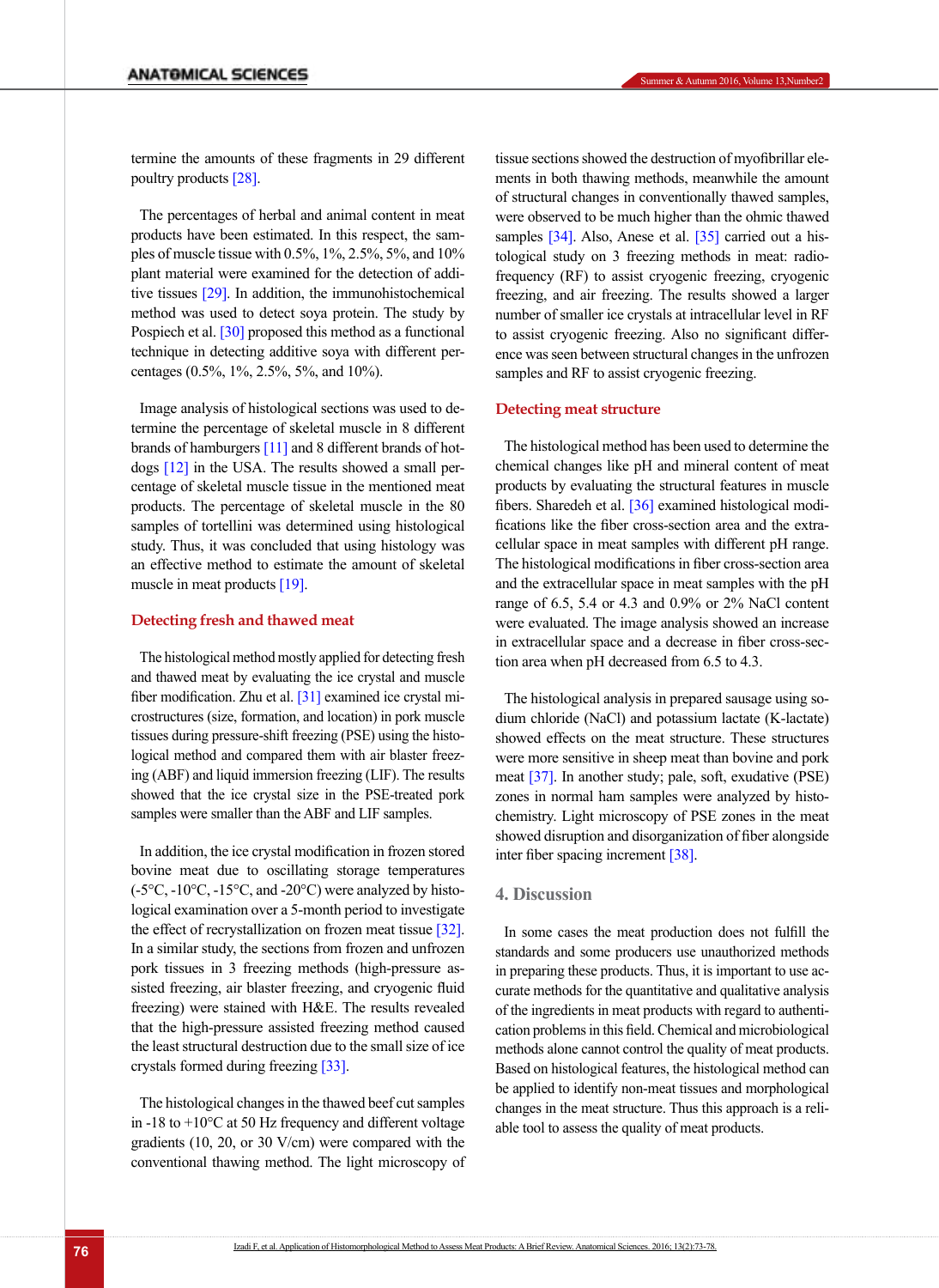In addition, the histological method is able to estimate the percentage of meat and unauthorized animal and herbal tissues in meat products using image analysis. However, the histological technique is not able to reveal all combinations of meat products and their percentages with high sensitivity.

Currently other methods such as immunoassays, genetic techniques, and spectrometry analysis have been used as complementary techniques for quality assessment in meat products. In general, histological analysis of meat products is useful to reduce the factors which threaten the consumer's health and above all, it can be used to detect and control unauthorized agents.

#### **Acknowledgments**

The authors sincerely thank Miss Fatemeh Yarmahmoudi for editing the manuscript. This paper had not any financial support.

### **Conflicts of Interests**

The authors declared no conflict of interest.

#### **References**

- [1] McNeill SH. Inclusion of red meat in healthful dietary patterns. Meat Science. 2014; 98(3):452-60. doi: 10.1016/j. meatsci.2014.06.028
- [2] Binnie MA, Barlow K, Johnson V, Harrison C. Red meats: time for a paradigm shift in dietary advice. Meat Science. 2014; 98(3):445-451. doi: 10.1016/j.meatsci.2014.06.024
- <span id="page-4-0"></span>[3] Rohrmann S, Linseisen J. Processed meat: the real villain?. Proceedings of the Nutrition Society. 2015; 1-9. doi: 10.1017/S0029665115004255
- <span id="page-4-1"></span>[4] Heinz G, Hautzinger P. Meat processing technology for small to medium scale producers. Bangkok: RAP Publication; 2009.
- <span id="page-4-2"></span>[5] Banks WJ. Applied veterinary histology. London: Mosby Publication; 1993.
- <span id="page-4-3"></span>[6] Georgier L, Vitanov S. Adulteration of mince and sausages. Khranitelana Promish Lenost. 1995; 44(1):15-16.
- <span id="page-4-4"></span>[7] Ballin NZ. Authentication of meat and meat products. Meat Science. 2010; 86(3):577–87. doi: 10.1016/j.meatsci.2010.06.001
- <span id="page-4-5"></span>[8] Institute of Standards and Industrial Research of Iran. [Detection of unauthorized animal tissue by histological method (Persian)] [Internet]. 2016 [Cited 16 March

2016]. Available from: http://www.isiri.gov.ir/Portal/ file/?428116/6103.pdf

- <span id="page-4-6"></span>[9] Lumley ID. Authenticity of meat and meat products. In: Ashurst P, Dennis MJ, editors. Food Authentication. New York: Springer Publication; 1996, p. 108-139.
- <span id="page-4-7"></span>[10] Latorre R, Sadeghinezhad J, Hajimohammadi B, Izadi F, Sheibani MT. Application of morphological method for detection of unauthorized tissues in processed meat products. Journal of Food Quality & Hazards Control. 2015; 2(2):71- 74. doi: 10.17221/167/2015-cjfs
- <span id="page-4-8"></span>[11] Prayson B, McMahon JT, Prayson RA. Fast food hamburgers: what are we really eating? Annals of Diagnostic Pathology. 2008a; 12(6):406-409. doi: 10.1016/j.anndiagpath.2008.06.002
- <span id="page-4-9"></span>[12] Prayson BE, McMahon JT, Prayson RA. Applying morphologic techniques to evaluate hotdogs; what is in the hotdogs we eat? Annals of Diagnostic Pathology. 2008b; 12(6):98-102. doi: 10.1016/j.anndiagpath.2007.04.012
- <span id="page-4-10"></span>[13] Jahed-Khaniki GR, Rokni N. [Histological study of unpermitted tissues in heated meat products by using of Masson's trichrome stain (Persian)]. Animal Sciences (Pajouhesh & Sazandegi). 2007; 73(4):96-102.
- <span id="page-4-11"></span>[14] Sadeghinezhad J, Hajimohammadi B, Izadi F, Yarmahmoudi F, Latorre R. Evaluation of the morphologic method for the detection of animal and herbal content in minced meat. Czech Journal of Food Science. 2015; 33(6):564-69. doi: 10.17221/167/2015-cjfs
- <span id="page-4-12"></span>[15] Jahed-Khaniki GR, Rokni N. [Histological detection of soya in freezing raw hamburger of Iran (Persian)]. Animal Sciences (Pajouhesh & Sazandegi). 2004; 62(1):71-75.
- <span id="page-4-13"></span>[16] Izadi F, Sadeghinezhad J, Hajimohammadi B, Taghipourzahir SH, Fallahzadeh H, Sheibani MT, et al. [Detection of Unauthorized Tissues in Trade Frozen Minced Meat Marketed in Yazd with Histological Method (Persian)]. Toloo-e Behdasht. 2015; 14(6):423-431.
- <span id="page-4-14"></span>[17] Rokni N, Rezaian M, Dayani Dardashti A. [Histological histometrical study of different heated sausages (Persian)]. Journal of Veterinary Medicine. 1997; 52(1):95-103.
- [18] Botka-Petrak K, Hraste A, Lucić H, Gottstein Ž, Gomerčić MĐ, Jakšić S, et al. Histological and chemical characteristics of mechanically deboned meat of broiler chickens. Veterinarski Archive. 2011; 81(2):273-283.
- <span id="page-4-15"></span>[19] Ghisleni G, Stella S, Radaelli E, Mattiello S, Scanziani E. Qualitative evaluation of tortellini meat filling by histology and image analysis. International Journal of Food Science & Technology. 2010; 45(2):265-70. doi: 10.1111/j.1365- 2621.2009.02130.x
- <span id="page-4-16"></span>[20] Sadeghi E, Khazaei M, Almasi A, Shariatifar N, Bohlouli Oskoii S, Tahvilian N. [Recognition of illegal tissues in the meat products from Kermanshah supply centers during the years 2009-2010 (Persian)]. Ofogh-e Danesh. 2011; 17(1):55-59.
- <span id="page-4-17"></span>[21] Abbasy-Fasarani M, Hosseini H, Jahed-Khaniki GR, Adibmoradi M, Eskandari S. [Histological study of industrial hamburgers containing 30 and 60 percent meat for presence of unpermitted edible tissues and correlation of this factor to meat connective tissue chemical indices (Persian)].